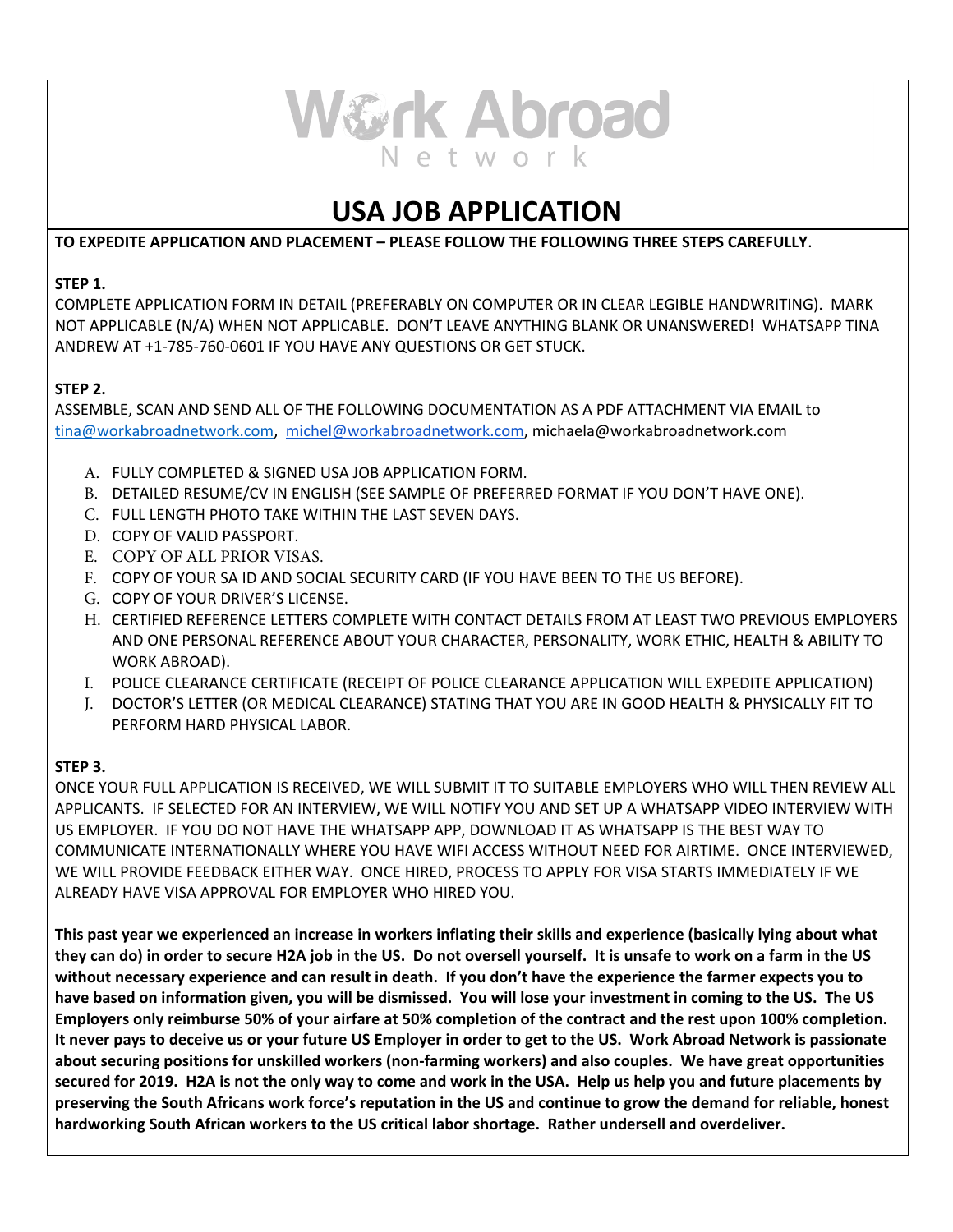## **PERSONAL INFORMATION**

| <b>FIRST NAME</b>                   |  |  |  |
|-------------------------------------|--|--|--|
| <b>MIDDLE NAME</b>                  |  |  |  |
| LAST NAME/SURNAME                   |  |  |  |
| <b>NICKNAME</b>                     |  |  |  |
| <b>SEX</b>                          |  |  |  |
| <b>MARITAL STATUS</b>               |  |  |  |
| <b>DATE OF BIRTH</b>                |  |  |  |
| <b>TOWN OF BIRTH</b>                |  |  |  |
| PROVINCE OF BIRTH                   |  |  |  |
| <b>COUNTRY OF BIRTH</b>             |  |  |  |
| <b>SA IDENTITY NUMBER</b>           |  |  |  |
| US SOCIAL SECURITY NUMBER           |  |  |  |
| US TAXPAYER ID NUMBER               |  |  |  |
| <b>HOME ADDRESS</b>                 |  |  |  |
| <b>CITY</b>                         |  |  |  |
| STATE/PROVINCE                      |  |  |  |
| POSTAL ZONE/ZIP CODE                |  |  |  |
| SOCIAL MEDIA HANDLES/NAME           |  |  |  |
| (Name of Facebook                   |  |  |  |
| Page/Instagram/Twitter)             |  |  |  |
| <b>SAME MAILING ADDRESS</b>         |  |  |  |
| PRIMARY PHONE NUMBER                |  |  |  |
| <b>WORK PHONE NUMBER</b>            |  |  |  |
| <b>EMAIL ADDRESS</b>                |  |  |  |
| <b>PASSPORT NUMBER</b>              |  |  |  |
| <b>COUNTRY THAT ISSUED PASSPORT</b> |  |  |  |
| <b>CITY PASSPORT WAS ISSUED</b>     |  |  |  |
| STATE PASSPORT WAS ISSUED           |  |  |  |
| <b>ISSUANCE DATE</b>                |  |  |  |
| <b>EXPIRATION DATE</b>              |  |  |  |
| HAVE YOU EVER LOST A PASSPORT (IF   |  |  |  |
| YES, HOW, WHEN)                     |  |  |  |
| <b>TRAVEL INFORMATION</b>           |  |  |  |
| HAVE YOU EVER BEEN TO THE US        |  |  |  |
| HAVE YOU EVER BEEN ISSUED A US VISA |  |  |  |
| DATE LAST VISA WAS ISSUED           |  |  |  |
| <b>VISA NUMBER</b>                  |  |  |  |
| <b>HAVE YOU BEEN 10 PRINTED</b>     |  |  |  |
| HAS YOUR US VISA EVER BEEN LOST OR  |  |  |  |
| <b>STOLEN</b>                       |  |  |  |
| HAS YOUR US VISA EVER BEEN          |  |  |  |
| <b>CANCELLED OR REVOKED</b>         |  |  |  |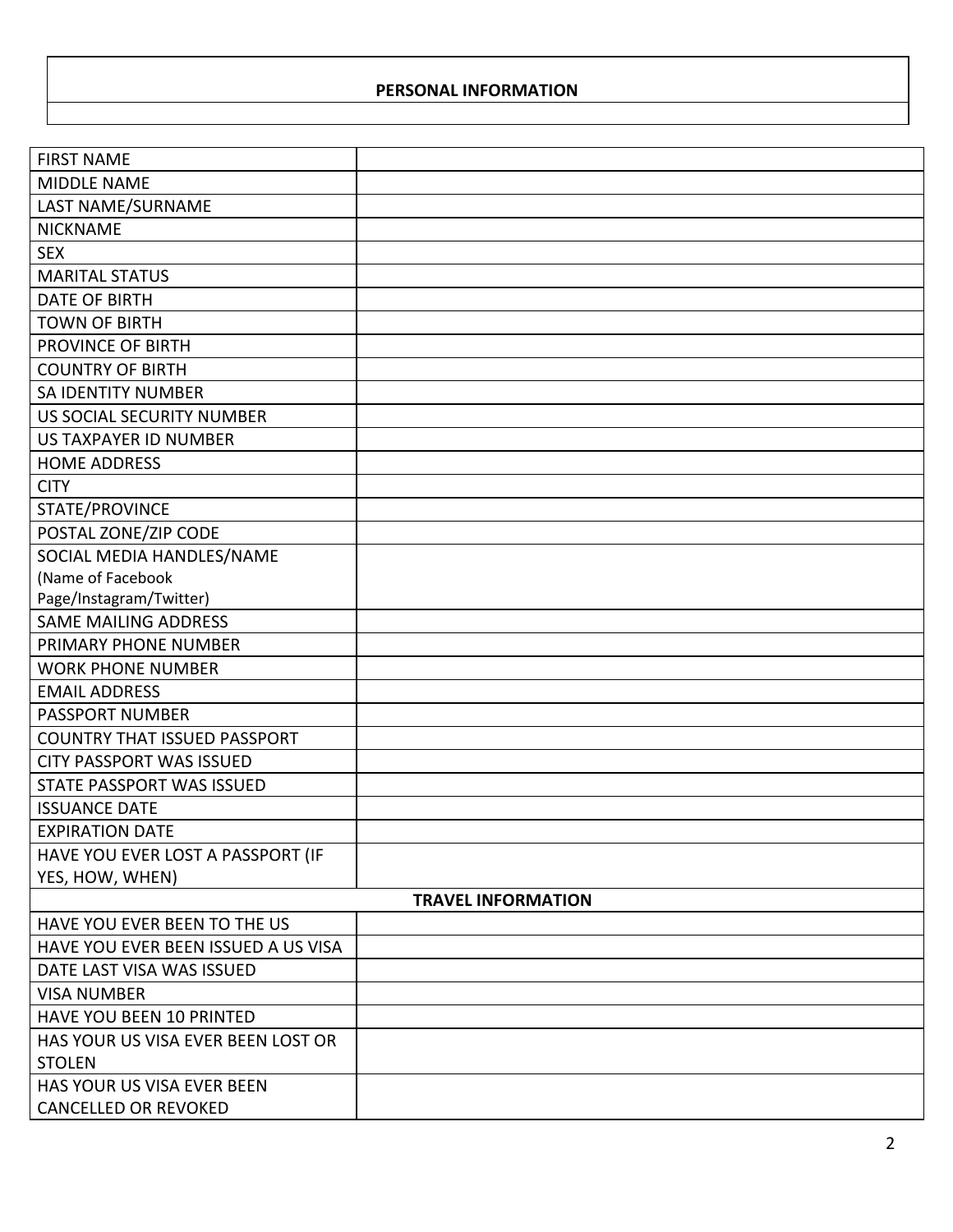| HAVE YOU EVER BEEN REFUSED A US                                                |                                            |  |                         |
|--------------------------------------------------------------------------------|--------------------------------------------|--|-------------------------|
| VISA OR BEEN REFUSED ADMISSION TO                                              |                                            |  |                         |
| THE US AT THE PORT OF ENTRY                                                    |                                            |  |                         |
| HAS ANYONE EVER FILED AN                                                       |                                            |  |                         |
| <b>IMMIGRANT PETITION ON YOUR</b>                                              |                                            |  |                         |
| <b>BEHALF</b>                                                                  |                                            |  |                         |
|                                                                                | <b>FAMILY INFORMATION</b>                  |  |                         |
| <b>FATHER'S SURNAME</b>                                                        |                                            |  |                         |
| <b>FATHER'S GIVEN NAMES</b>                                                    |                                            |  |                         |
| <b>FATHER'S DATE OF BIRTH</b>                                                  |                                            |  |                         |
| IS YOUR FATHER IN THE US                                                       |                                            |  |                         |
| <b>MOTHER'S SURNAME</b>                                                        |                                            |  |                         |
| <b>MOTHER'S GIVEN NAME</b>                                                     |                                            |  |                         |
| <b>MOTHER'S DATE OF BIRTH</b>                                                  |                                            |  |                         |
| IS YOUR MOTHER IN THE US                                                       |                                            |  |                         |
| DO YOU HAVE ANY IMMEDIATE                                                      |                                            |  |                         |
| RELATIVES IN THE US? (IF YES, HOW ARE                                          |                                            |  |                         |
| THEY RELATED, WHERE ARE THEY IN THE                                            |                                            |  |                         |
| US, AND WHAT IS THEIR IMMIGRATION                                              |                                            |  |                         |
| STATUS)                                                                        |                                            |  |                         |
| <b>SPOUSE'S FULL NAME</b>                                                      |                                            |  |                         |
| <b>SPOUSE'S DATE OF BIRTH</b>                                                  |                                            |  |                         |
| <b>SPOUSE'S NATIONALITY</b>                                                    |                                            |  |                         |
| SPOUSE'S CITY/COUNTRY OF BIRTH                                                 |                                            |  |                         |
| <b>SPOUSE'S ADDRESS</b>                                                        |                                            |  |                         |
| LIST PREFERRED FIELD OF PLACEMENT                                              |                                            |  |                         |
| (AG/NON-AG/ANYTHING - BE SPECIFIC)                                             |                                            |  |                         |
| NAME OF EMPLOYER IF RETURNING                                                  |                                            |  |                         |
| LIST VERIFIABLE FARM EXPERIENCE                                                |                                            |  |                         |
| (REFERENCE LETTERS REQUIRED)                                                   |                                            |  |                         |
| LIST YEARS OF FARMING EXPERIENCE                                               |                                            |  |                         |
| <b>DETAIL ALL FARMING SKILLS</b>                                               |                                            |  |                         |
| WHAT DO YOU SPECIALIZE IN                                                      |                                            |  |                         |
| (& WHAT ARE YOU PASSIONATE ABOUT)                                              |                                            |  |                         |
| WHY DO YOU WANT TO WORK ABROAD                                                 |                                            |  |                         |
|                                                                                | <b>PRIOR INTERNATIONAL WORK EXPERIENCE</b> |  |                         |
| HAVE YOU WORKED IN THE USA BEFORE                                              |                                            |  | <b>NO</b><br><b>YES</b> |
| HOW MANY TIMES AND ON WHAT TYPE OF VISA (INCLUDE COPIES OF ALL PREVIOUS VISAS) |                                            |  |                         |
| HAVE YOU EVER OVERSTAYED YOUR VISA IN THE USA                                  |                                            |  |                         |
| HAVE YOU EVER HAD YOUR VISA EXTENDED OR ROLLED OVER                            |                                            |  |                         |
| HAVE YOU EVER HAD YOUR VISA CANCELLED                                          |                                            |  |                         |
| LIST NAME & CONTACT DETAILS OF ALL PREVIOUS US EMPLOYERS                       |                                            |  |                         |
| US EMPLOYER NAME & STATE                                                       |                                            |  |                         |
| CELL/EMAIL                                                                     |                                            |  |                         |
| US EMPLOYER NAME & STATE                                                       |                                            |  |                         |
| CELL/EMAIL                                                                     |                                            |  |                         |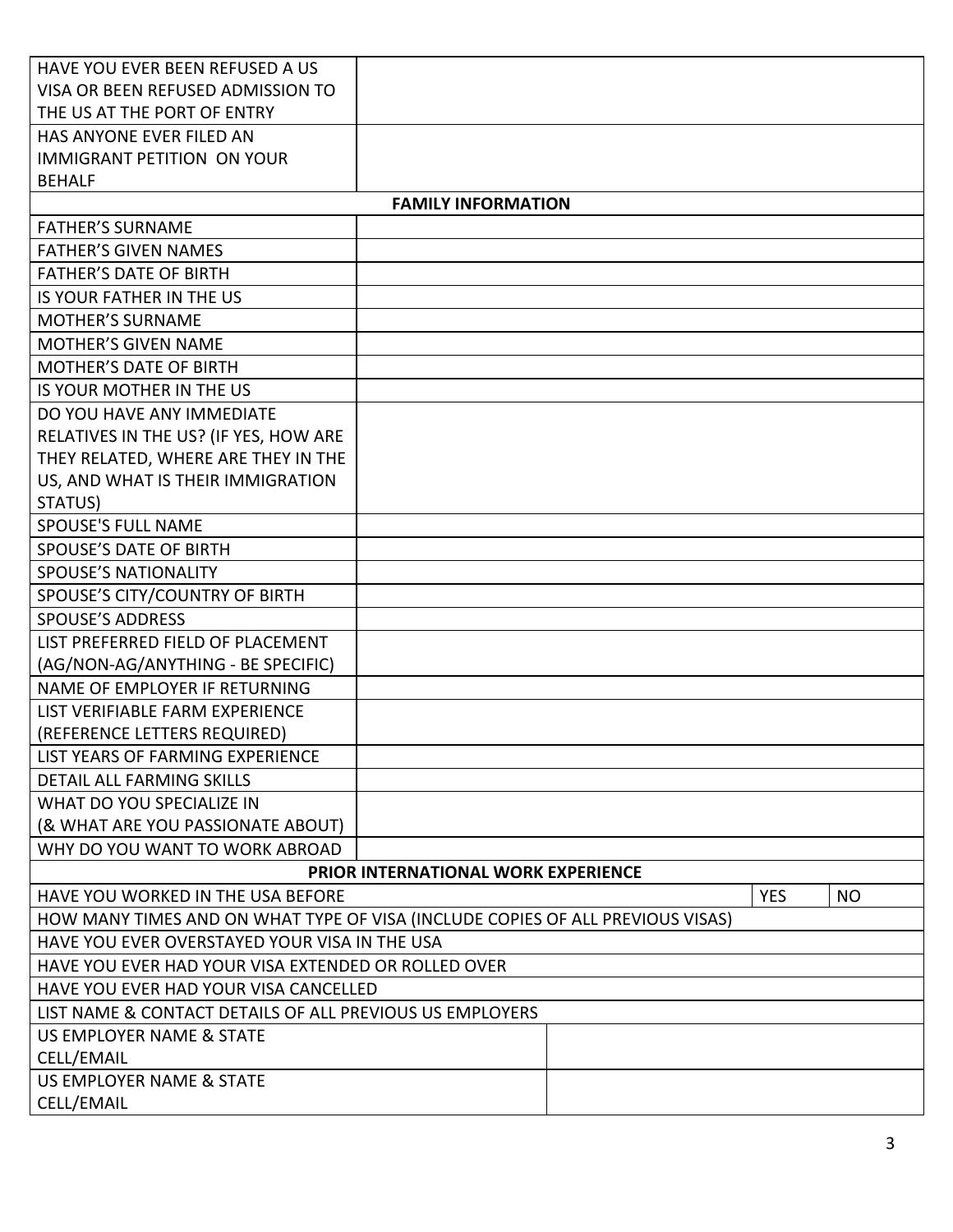| WHY ARE YOU NOT RETURNING TO YOUR PREVIOUS EMPLOYER/S                        |                           |            |           |  |
|------------------------------------------------------------------------------|---------------------------|------------|-----------|--|
| DO YOU HAVE ANY CRIMINAL OFFENSES IN THE USA                                 |                           |            |           |  |
| HAVE YOU EVER RECEIVED A DUI                                                 |                           |            |           |  |
|                                                                              | <b>EMPLOYMENT HISTORY</b> |            |           |  |
| <b>CURRENT EMPLOYER</b>                                                      |                           |            |           |  |
| <b>COMPANY NAME</b>                                                          |                           |            |           |  |
| <b>EMPLOYER NAME (CONTACT PERSON)</b>                                        |                           |            |           |  |
|                                                                              | TEL#                      |            |           |  |
| <b>EMPLOYER ADDRESS</b>                                                      |                           |            |           |  |
| CITY/STATE/ZIP CODE/COUNTRY                                                  |                           |            |           |  |
| <b>WORK PHONE NUMBER</b>                                                     |                           |            |           |  |
| <b>MONTHLY SALARY</b>                                                        |                           |            |           |  |
| YOU JOB TITLE & DESCRIPTION                                                  |                           |            |           |  |
| DATES OF EMPLOYMENT                                                          |                           |            |           |  |
| HAVE YOU INCLUDED A WRITTEN REFERENCE FROM YOUR CURRENT EMPLOYER?            |                           | <b>YES</b> | <b>NO</b> |  |
| <b>PREVIOUS EMPLOYER</b>                                                     |                           |            |           |  |
| <b>COMPANY NAME</b>                                                          |                           |            |           |  |
| <b>EMPLOYER NAME (CONTACT PERSON)</b>                                        | TEL#                      |            |           |  |
| <b>EMPLOYER ADDRESS</b>                                                      |                           |            |           |  |
| CITY/STATE/ZIP CODE/COUNTRY                                                  |                           |            |           |  |
| YOUR JOB TITLE & DESCRIPTION                                                 |                           |            |           |  |
| DATES OF EMPLOYMENT                                                          |                           |            |           |  |
| HAVE YOU INCLUDED A WRITTEN REFERENCE FROM YOUR PREVIOUS EMPLOYER?           |                           | <b>YES</b> | <b>NO</b> |  |
| HAVE YOU ATTENDED ANY EDUCATIONAL INSTITUTIONS AT A SECONDARY LEVEL OR ABOVE |                           |            |           |  |
| <b>ADDRESS OF INSTITUTION</b>                                                |                           |            |           |  |
| CITY/STATE/ZIP CODE/COUNTRY                                                  |                           |            |           |  |
| <b>COURSE OF STUDY</b>                                                       |                           |            |           |  |
| DATE OF ATTENDANCE FROM:                                                     |                           |            |           |  |
| DATE OF ATTENDANCE TO:                                                       |                           |            |           |  |
| DO YOU BELONG TO A CLAN OR TRIBE                                             |                           |            |           |  |
| PROVIDE A LIST OF LANGUAGES YOU                                              |                           |            |           |  |
| <b>SPEAK</b>                                                                 |                           |            |           |  |
| HAVE YOU TRAVELED TO ANY                                                     |                           |            |           |  |
| <b>COUNTRIES IN THE LAST 5 YEARS</b>                                         |                           |            |           |  |
| (IF YES, PROVIDE A LIST OF COUNTRIES                                         |                           |            |           |  |
| YOU HAVE VISITED)                                                            |                           |            |           |  |
| HAVE YOU BELONGED TO, OR WORKED<br>FOR ANY PROFESSIONAL, SOCIAL, OR          |                           |            |           |  |
| CHARITABLE ORGANIZATION (IF YES,                                             |                           |            |           |  |
| WHEN, AND WHAT COMPANY)                                                      |                           |            |           |  |
| DO YOU HAVE ANY SPECIALIZED SKILLS                                           |                           |            |           |  |
| OR TRAINING, SUCH AS FIREARMS,                                               |                           |            |           |  |
| EXPLOSIVES, NUCLEAR, BIOLOGICAL, OR                                          |                           |            |           |  |
| CHEMICAL EXPERIENCE (IF YES, WHAT                                            |                           |            |           |  |
| SKILLS DO YOU HAVE AND WHY)                                                  |                           |            |           |  |
|                                                                              |                           |            |           |  |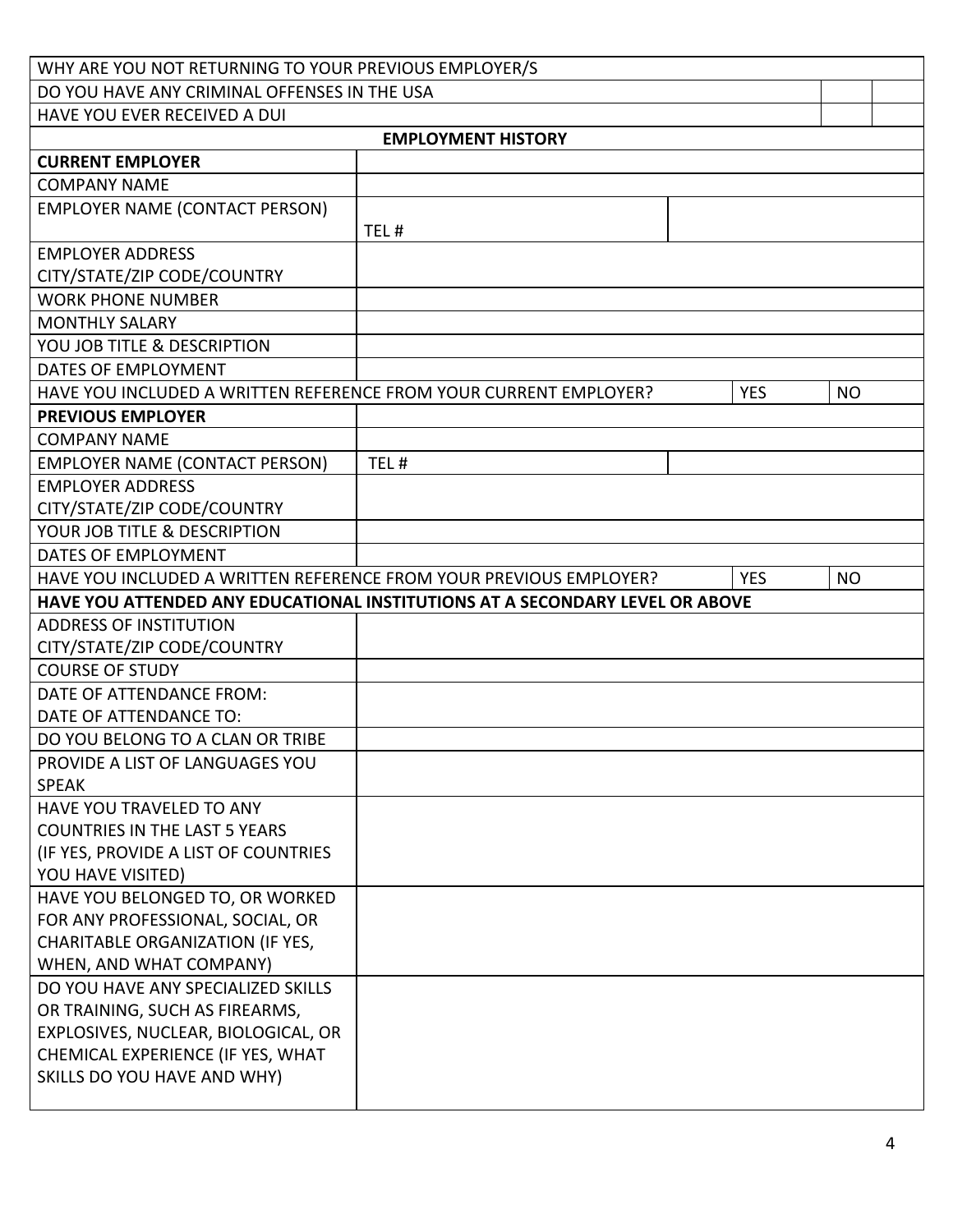| HAVE YOU SERVED IN THE MILITARY?                                   |                           |
|--------------------------------------------------------------------|---------------------------|
| (IF YES, WHEN, WHERE AND FOR HOW                                   |                           |
| LONG, AND WHAT RANK WERE YOU)                                      |                           |
|                                                                    | <b>SECURITY QUESTIONS</b> |
| HAVE YOU EVER SERVED IN, BEEN A                                    |                           |
| MEMBER OF, OR BEEN INVOLVED WITH                                   |                           |
| A PARAMILITARY UNIT, VIGILANTE UNIT,                               |                           |
| REBEL GROUP, OR INSURGENT                                          |                           |
| <b>ORGANIZATION?</b>                                               |                           |
| DO YOU HAVE A COMMUNICABLE                                         |                           |
| <b>DISEASE OF PUBLIC HEALTH</b>                                    |                           |
| SIGNIFICANCE? (COMMUNICABLE                                        |                           |
| <b>DISEASES OF PUBLIC SIGNIFICANCE</b>                             |                           |
| INCLUDE CHANCROID, GONORRHEA,                                      |                           |
| <b>GRANULOMA INGUINALE, INFECTIOUS</b><br>LEPROSY, LYMPHOGRANULOMA |                           |
| <b>VENEREUM, INFECTIOUS STAGE</b>                                  |                           |
| SYPHILIS, ACTIVE TUBERCULOSIS, AND                                 |                           |
| OTHER DISEASES AS DETERMINED BY                                    |                           |
| THE DEPARTMENT OF HEALTH AND                                       |                           |
| HUMAN SERVICES).                                                   |                           |
| DO YOU HAVE A MENTAL OR PHYSICAL                                   |                           |
| DISORDER THAT POSES OR IS LIKELY TO                                |                           |
| POSE A THREAT TO THE SAFETY OR                                     |                           |
| WELFARE OF YOURSELF OR OTHERS?                                     |                           |
| ARE YOU ARE HAVE YOU EVER BEEN A                                   |                           |
| <b>DRUG ABUSER OR ADDICT?</b>                                      |                           |
| HAVE YOU EVER BEEN ARRESTED OR                                     |                           |
| <b>CONVICTED FOR ANY OFFENSE OR</b>                                |                           |
| CRIME, EVEN THOUGH SUBJECT OF A                                    |                           |
| PARDON, AMNESTY, OR OTHER SIMILAR                                  |                           |
| ACTION?                                                            |                           |
| HAVE YOU EVER VIOLATED, OR<br><b>ENGAGED IN A CONSPIRACY TO</b>    |                           |
| VIOLATE, ANY LAW RELATING TO                                       |                           |
| <b>CONTROLLED SUBSTANCES?</b>                                      |                           |
| ARE YOU COMING TO THE UNITED                                       |                           |
| <b>STATES TO ENGAGE IN PROSTITUTION</b>                            |                           |
| OR UNLAWFUL COMMERCIALIZED VICE                                    |                           |
| OR HAVE YOU BEEN ENGAGED IN                                        |                           |
| PROSTITUTION OR PROCURING                                          |                           |
| PROSTITUTES WITHIN THE PAST 10                                     |                           |
| YEARS?                                                             |                           |
| HAVE YOU EVER BEEN INVOLVED IN, OR                                 |                           |
| DO YOU SEEK TO ENGAGE IN MONEY                                     |                           |
| LAUNDERING?                                                        |                           |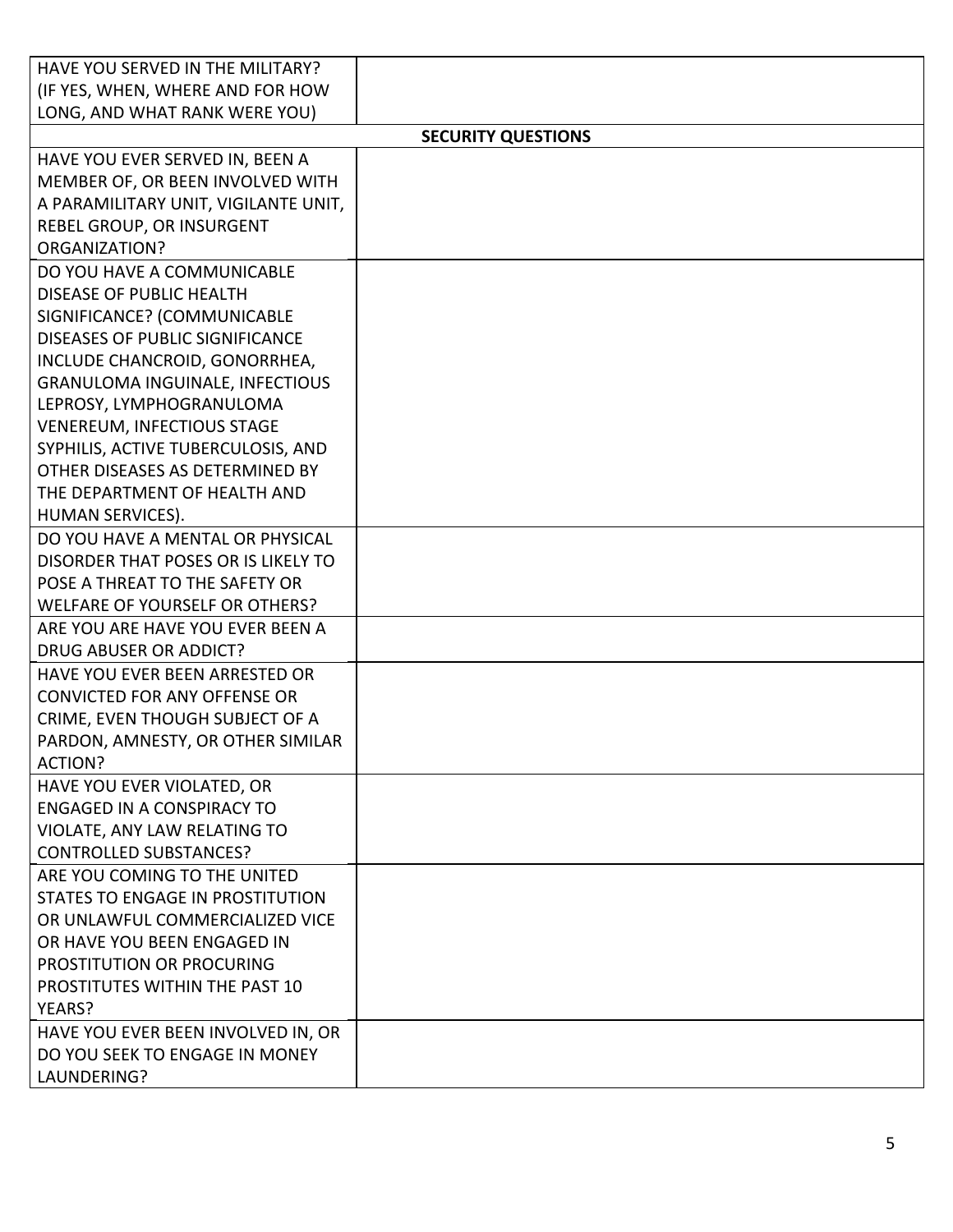| HAVE YOU EVER COMMITTED OR                  |  |
|---------------------------------------------|--|
| <b>CONSPIRED TO COMMIT A HUMAN</b>          |  |
| TRAFFICKING OFFENSE IN THE UNITED           |  |
| STATES OR OUTSIDE THE UNITED                |  |
| STATES?                                     |  |
| ARE YOU THE SPOUSE, SON, OR                 |  |
| DAUGHTER OF AN INDIVIDUAL WHO               |  |
| HAS COMMITTED OR CONSPIRED TO               |  |
| <b>COMMIT A HUMAN TRAFFICKING</b>           |  |
| OFFENSE IN THE UNITED STATES OR             |  |
| <b>OUTSIDE THE UNITED STATES AND HAVE</b>   |  |
| YOU WITHIN THE LAST FIVE YEARS,             |  |
| KNOWINGLY BENEFITED FROM THE                |  |
| <b>TRAFFICKING ACTIVITIES?</b>              |  |
| HAVE YOU KNOWINGLY AIDED,                   |  |
| ABETTED, ASSISTED OR COLLUDED WITH          |  |
| AN INDIVIDUAL WHO HAS COMMITTED             |  |
| OR CONSPIRED TO COMMIT A SEVERE             |  |
| HUMAN TRAFFICKING OFFENSE IN THE            |  |
| UNITED STATES OR OUTSIDE THE                |  |
| <b>UNITED STATES?</b>                       |  |
| DO YOU SEEK TO ENGAGE IN                    |  |
| ESPIONAGE, SABOTAGE, EXPORT                 |  |
| CONTROL VIOLATIONS, OR ANY OTHER            |  |
| <b>ILLEGAL ACTIVITY WHILE IN THE UNITED</b> |  |
| STATES?                                     |  |
| DO YOU SEEK TO ENGAGE IN TERRORIST          |  |
| <b>ACTIVITIES WHILE IN THE UNITED</b>       |  |
| STATES OR HAVE YOU EVER ENGAGED             |  |
| IN TERRORIST ACTIVITIES?                    |  |
| HAVE YOU EVER OR DO YOU INTEND TO           |  |
| PROVIDE FINANCIAL ASSISTANCE OR             |  |
| OTHER SUPPORT TO TERRORIST OR               |  |
| <b>TERRORIST ORGANIZATIONS?</b>             |  |
| HAVE YOU EVER ORDERED, INCITED,             |  |
| COMMITTED, ASSISTED, OR OTHERWISE           |  |
| PARTICIPATED IN GENOCIDE?                   |  |
| HAVE YOU EVER COMMITTED,                    |  |
| ORDERED, INCITED, ASSISTED, OR              |  |
| OTHERWISE PARTICIPATED IN                   |  |
| <b>TORTURE?</b>                             |  |
| HAVE YOU COMMITTED, ORDERED                 |  |
| INCITED, ASSISTED, OR OTHERWISE             |  |
| PARTICIPATED IN EXTRAJUDICIAL               |  |
| KILLINGS, POLITICAL KILLINGS, OR            |  |
| OTHER ACTS OF VIOLENCE?                     |  |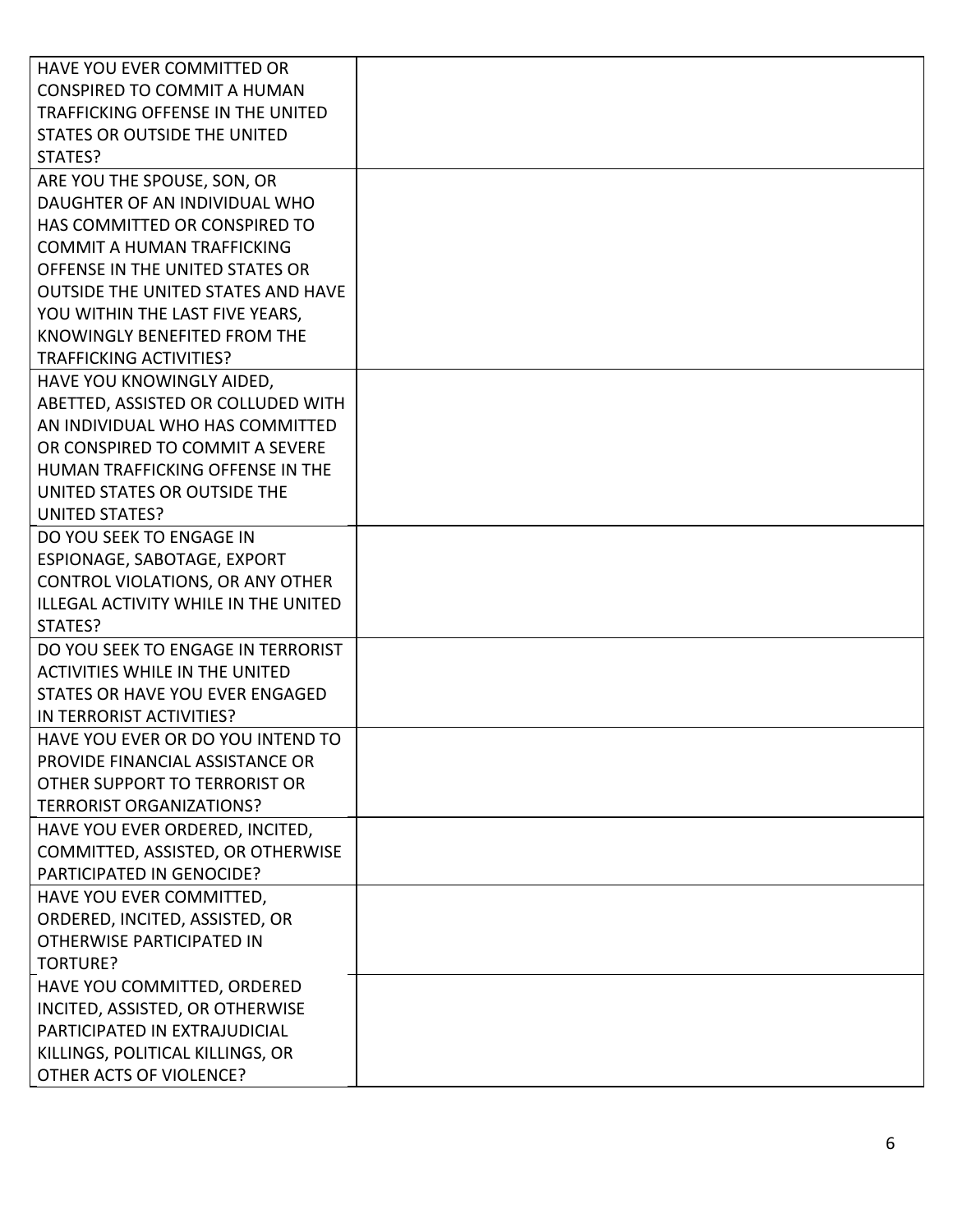| HAVE YOU EVER ENGAGED IN THE                |  |
|---------------------------------------------|--|
| RECRUITMENT OR THE USE OF THE               |  |
| <b>CHILD SOLDIERS?</b>                      |  |
| HAVE YOU, WHILE SERVING AS A                |  |
| <b>GOVERNMENT OFFICIAL, BEEN</b>            |  |
| <b>RESPONSIBLE FOR OR DIRECTLY</b>          |  |
| CARRIED OUT, AT ANY TIME,                   |  |
| PARTICULARLY SEVERE VIOLATIONS OF           |  |
| <b>RELIGIOUS FREEDOM?</b>                   |  |
| <b>HAVE YOU EVER BEEN DIRECTLY</b>          |  |
| <b>INVOLVED IN THE ESTABLISHMENT OR</b>     |  |
| <b>ENFORCEMENT OR ENFORCEMENT OF</b>        |  |
| POPULATION CONTROLS FORCING A               |  |
| WOMAN TO UNDERGO AN ABORTION                |  |
| AGAINST HER FREE CHOICE OR A MAN            |  |
| OR A WOMAN TO UNDERGO                       |  |
| STERILIZATION AGAINST HIS OR HER            |  |
| <b>FREE WILL?</b>                           |  |
| <b>HAVE YOU EVER BEEN DIRECTLY</b>          |  |
| <b>INVOLVED IN THE COERCIVE</b>             |  |
| <b>TRANSPLANTATION OF HUMAN</b>             |  |
| <b>ORGANS OR BODILY TISSUE?</b>             |  |
| HAVE YOU EVER BEEN THE SUBJECT OF           |  |
| A REMOVAL OR DEPORTATION                    |  |
| <b>HEARING?</b>                             |  |
| HAVE YOU EVER SOUGHT TO OBTAIN OR           |  |
| ASSIST OTHERS TO OBTAIN A VISA,             |  |
| ENTRY INTO THE UNITED STATES, OR            |  |
| ANY OTHER UNITED STATES                     |  |
| <b>IMMIGRATION BENEFIT BY FRAUD OR</b>      |  |
| <b>WILLFUL MISREPRESENTATION OR</b>         |  |
| <b>OTHER UNLAWFUL MEANS?</b>                |  |
| HAVE YOU FAILED TO ATTEND A                 |  |
| <b>HEARING ON REMOVABILITY OR</b>           |  |
| <b>INADMISSIBILITY WITHIN THE LAST FIVE</b> |  |
| YEARS?                                      |  |
| HAVE YOU EVER BEEN UNLAWFULLY               |  |
| PRESENT, OVERSTAYED THE AMOUNT              |  |
| OF TIME GRANTED BY AN IMMIGRATION           |  |
| OFFICIAL OR OTHERWISE VIOLATED THE          |  |
| TERMS OF A U.S. VISA?                       |  |
| <b>HAVE YOU EVER WITHHELD CUSTODY</b>       |  |
| OF A U.S. CITIZEN CHILD OUTSIDE THE         |  |
| UNITED STATES FROM A PERSON                 |  |
| <b>GRANTED LEGAL CUSTODY BY A U.S.</b>      |  |
| COURT?                                      |  |